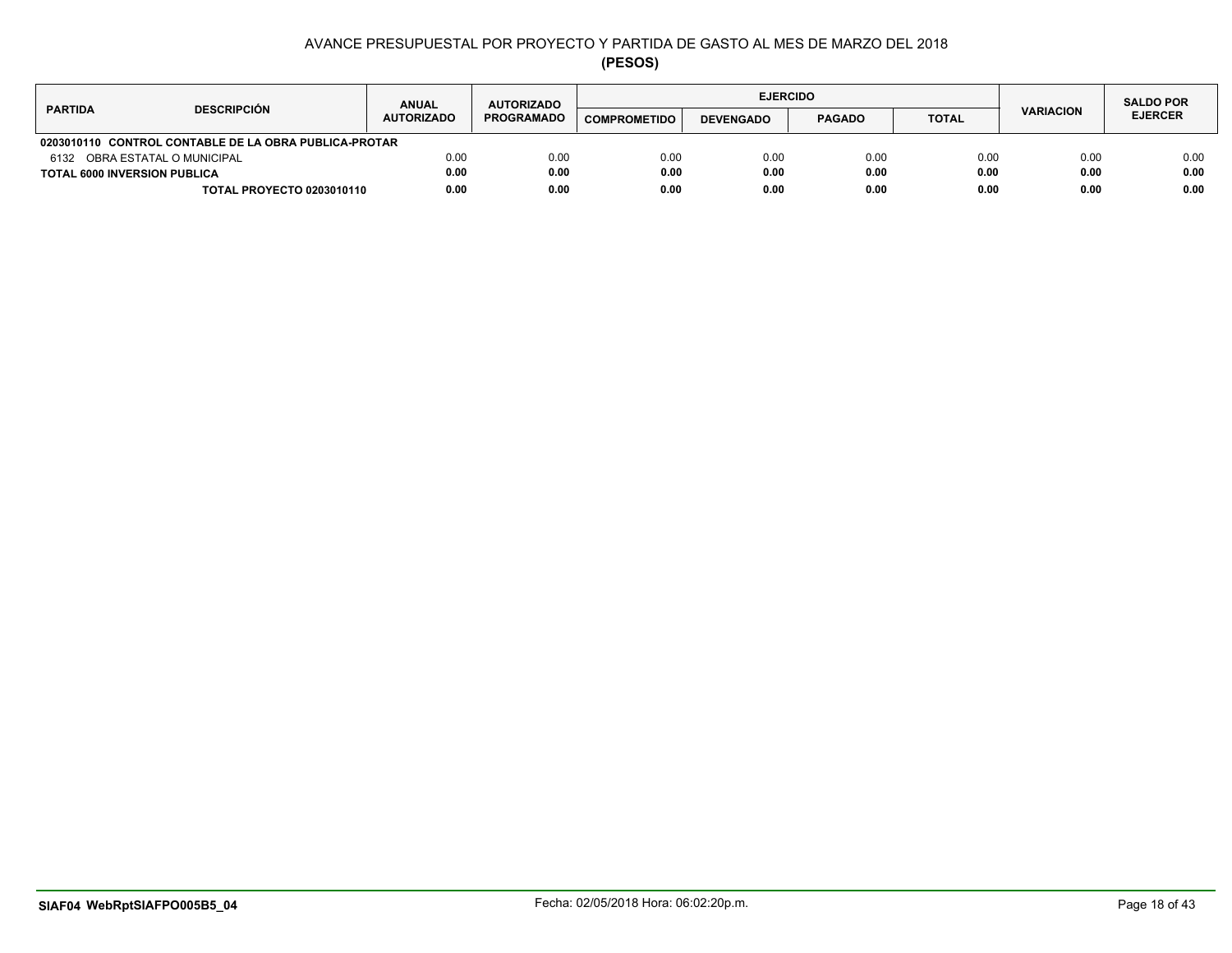| <b>DESCRIPCIÓN</b><br><b>PARTIDA</b>                           | <b>ANUAL</b>      | <b>AUTORIZADO</b> |                     | <b>EJERCIDO</b>  |               |              |                  | <b>SALDO POR</b> |
|----------------------------------------------------------------|-------------------|-------------------|---------------------|------------------|---------------|--------------|------------------|------------------|
|                                                                | <b>AUTORIZADO</b> | <b>PROGRAMADO</b> | <b>COMPROMETIDO</b> | <b>DEVENGADO</b> | <b>PAGADO</b> | <b>TOTAL</b> | <b>VARIACION</b> | <b>EJERCER</b>   |
| <b>CONTROL CONTABLE DE LA OBRA PUBLICA-APAUR</b><br>0203010111 |                   |                   |                     |                  |               |              |                  |                  |
| 6132 OBRA ESTATAL O MUNICIPAL                                  | 0.00              | 0.00              | 0.00                | 0.00             | 0.00          | 0.00         | 0.00             | 0.00             |
| <b>TOTAL 6000 INVERSION PUBLICA</b>                            | 0.00              | 0.00              | 0.00                | 0.00             | 0.00          | 0.00         | 0.00             | 0.00             |
| <b>TOTAL PROYECTO 0203010111</b>                               | 0.00              | 0.00              | 0.00                | 0.00             | 0.00          | 0.00         | 0.00             | 0.00             |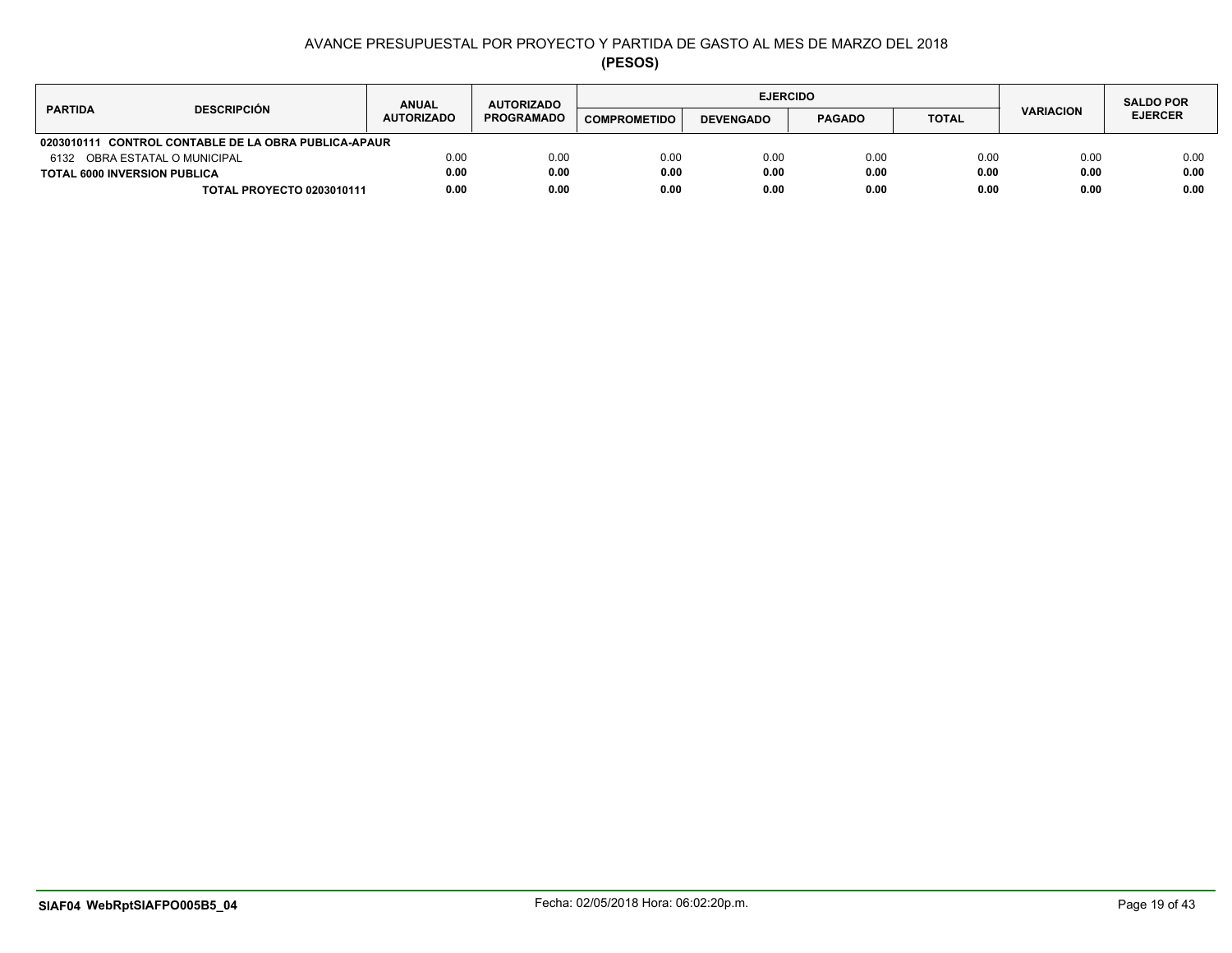| <b>DESCRIPCIÓN</b><br><b>PARTIDA</b>               |                                  | <b>ANUAL</b>      | <b>AUTORIZADO</b> |                     | <b>EJERCIDO</b>  |               | <b>SALDO POR</b> |                  |                |
|----------------------------------------------------|----------------------------------|-------------------|-------------------|---------------------|------------------|---------------|------------------|------------------|----------------|
|                                                    |                                  | <b>AUTORIZADO</b> | <b>PROGRAMADO</b> | <b>COMPROMETIDO</b> | <b>DEVENGADO</b> | <b>PAGADO</b> | <b>TOTAL</b>     | <b>VARIACION</b> | <b>EJERCER</b> |
| 0203010112 CONTROL CONTABLE DE LA OBRA PUBLICA-PAD |                                  |                   |                   |                     |                  |               |                  |                  |                |
| 6132 OBRA ESTATAL O MUNICIPAL                      |                                  | 403,071,298.83    | 403.071.298.83    | 0.00                | 0.00             | 0.00          | 0.00             | 403.071.298.83   | 403,071,298.83 |
| <b>TOTAL 6000 INVERSION PUBLICA</b>                |                                  | 403,071,298.83    | 403,071,298.83    | 0.00                | 0.00             | 0.00          | 0.00             | 403.071.298.83   | 403,071,298.83 |
|                                                    | <b>TOTAL PROYECTO 0203010112</b> | 403,071,298.83    | 403,071,298.83    | 0.00                | 0.00             | 0.00          | 0.00             | 403,071,298.83   | 403,071,298.83 |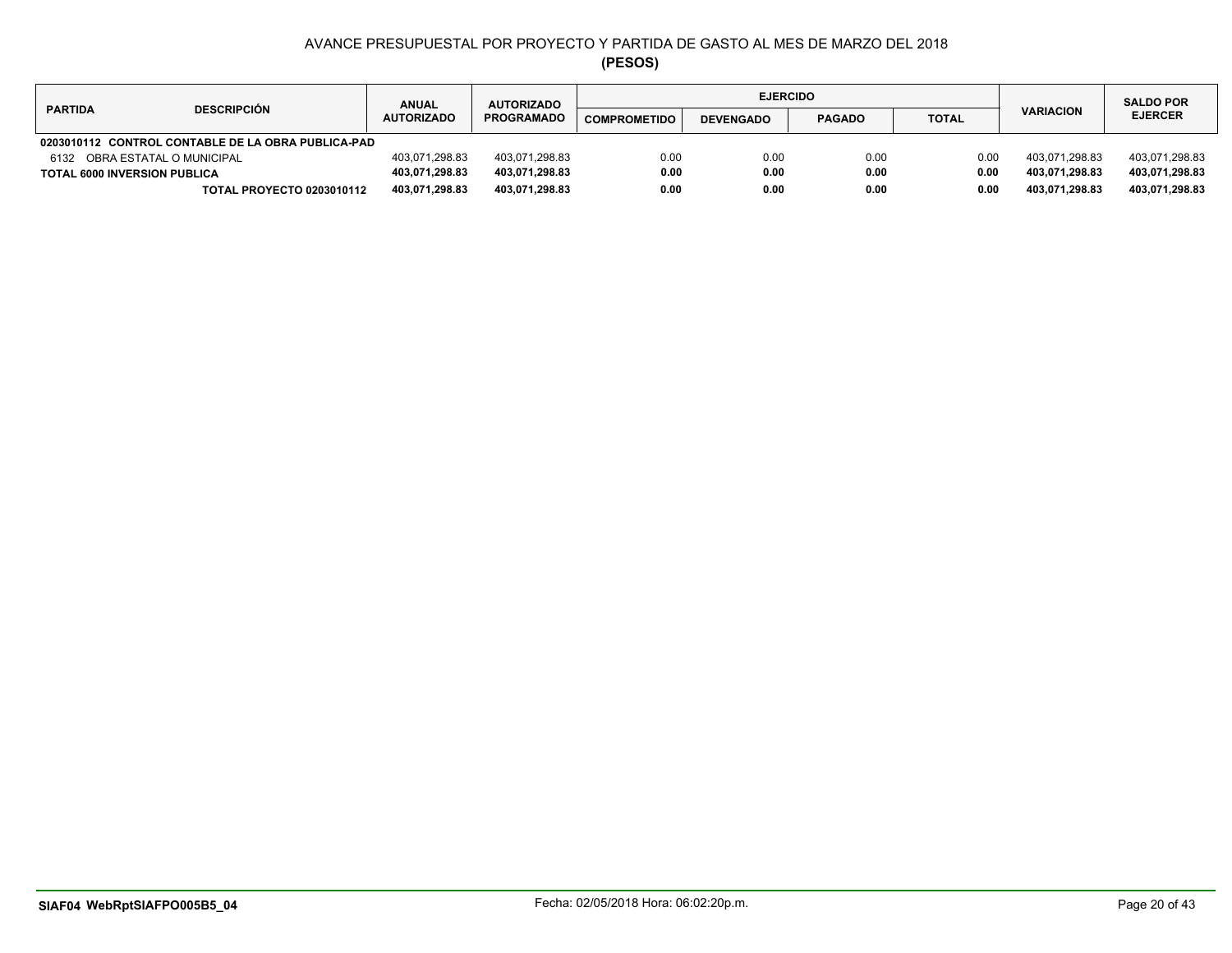|                                                         | <b>ANUAL</b>      | <b>AUTORIZADO</b> |                     | <b>EJERCIDO</b>  |               |              |                  | <b>SALDO POR</b> |
|---------------------------------------------------------|-------------------|-------------------|---------------------|------------------|---------------|--------------|------------------|------------------|
| <b>DESCRIPCIÓN</b><br><b>PARTIDA</b>                    | <b>AUTORIZADO</b> | <b>PROGRAMADO</b> | <b>COMPROMETIDO</b> | <b>DEVENGADO</b> | <b>PAGADO</b> | <b>TOTAL</b> | <b>VARIACION</b> | <b>EJERCER</b>   |
| 0203010113 CONTROL CONTABLE DE LA OBRA PUBLICA-APARURAL |                   |                   |                     |                  |               |              |                  |                  |
| 6132 OBRA ESTATAL O MUNICIPAL                           | 0.00              | 0.00              | 0.00                | 0.00             | 0.00          | 0.00         | 0.00             | 0.00             |
| <b>TOTAL 6000 INVERSION PUBLICA</b>                     | 0.00              | 0.00              | 0.00                | 0.00             | 0.00          | 0.00         | 0.00             | 0.00             |
| <b>TOTAL PROYECTO 0203010113</b>                        | 0.00              | 0.00              | 0.00                | 0.00             | 0.00          | 0.00         | 0.00             | 0.00             |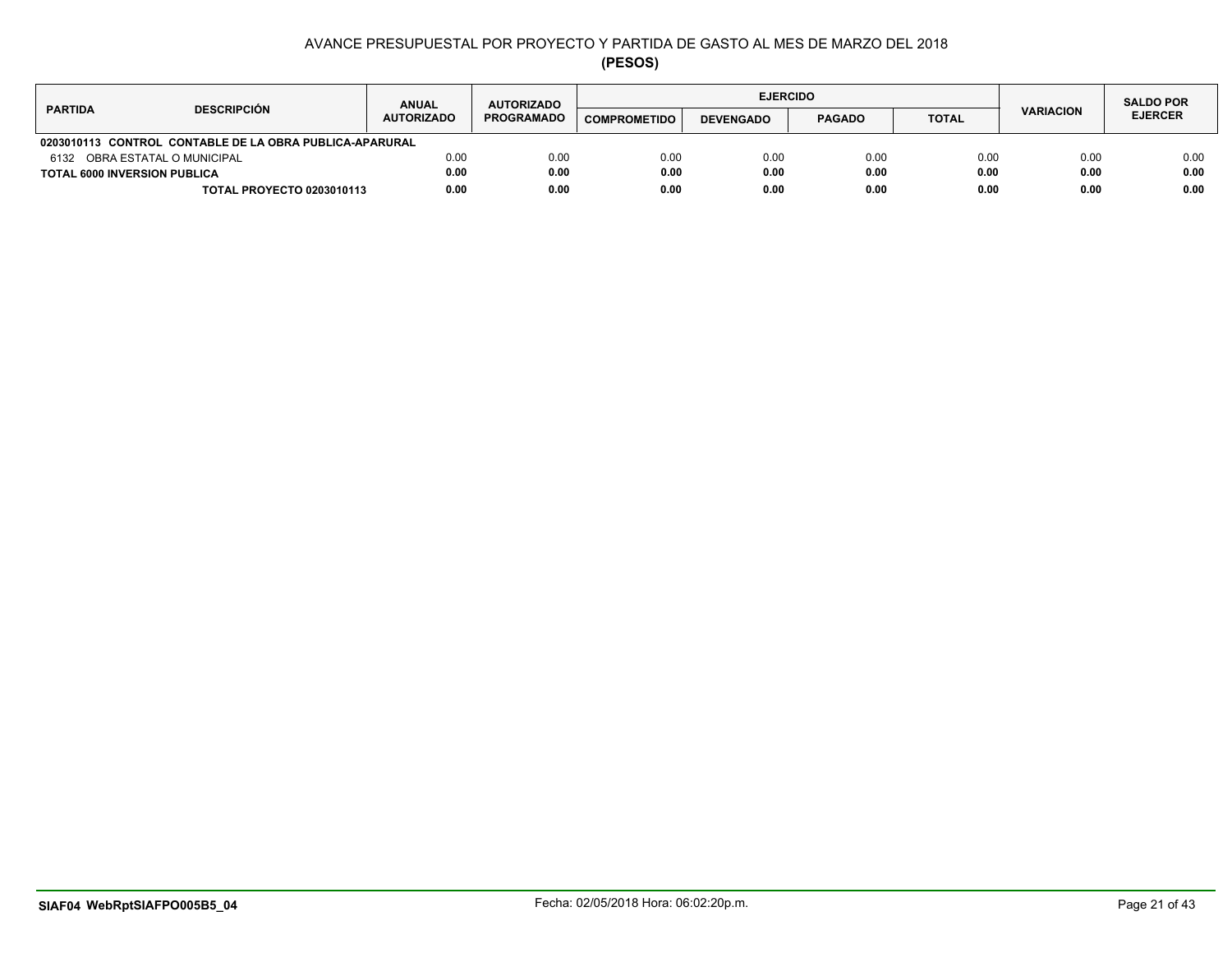| <b>DESCRIPCIÓN</b><br><b>PARTIDA</b>                       |                                  | <b>ANUAL</b>      | <b>AUTORIZADO</b> |                     |                  | <b>EJERCIDO</b> |              |                  | <b>SALDO POR</b> |
|------------------------------------------------------------|----------------------------------|-------------------|-------------------|---------------------|------------------|-----------------|--------------|------------------|------------------|
|                                                            |                                  | <b>AUTORIZADO</b> | <b>PROGRAMADO</b> | <b>COMPROMETIDO</b> | <b>DEVENGADO</b> | <b>PAGADO</b>   | <b>TOTAL</b> | <b>VARIACION</b> | <b>EJERCER</b>   |
| 0203010114 CONTROL CONTABLE DE LA OBRA PUBLICA-FMPIA(FMVM) |                                  |                   |                   |                     |                  |                 |              |                  |                  |
| 6132 OBRA ESTATAL O MUNICIPAL                              |                                  | 0.00              | 0.00              | 0.00                | 0.00             | 0.00            | 0.00         | 0.00             | 0.00             |
| <b>TOTAL 6000 INVERSION PUBLICA</b>                        |                                  | 0.00              | 0.00              | 0.00                | 0.00             | 0.00            | 0.00         | 0.00             | 0.00             |
|                                                            | <b>TOTAL PROYECTO 0203010114</b> | 0.00              | 0.00              | 0.00                | 0.00             | 0.00            | 0.00         | 0.00             | 0.00             |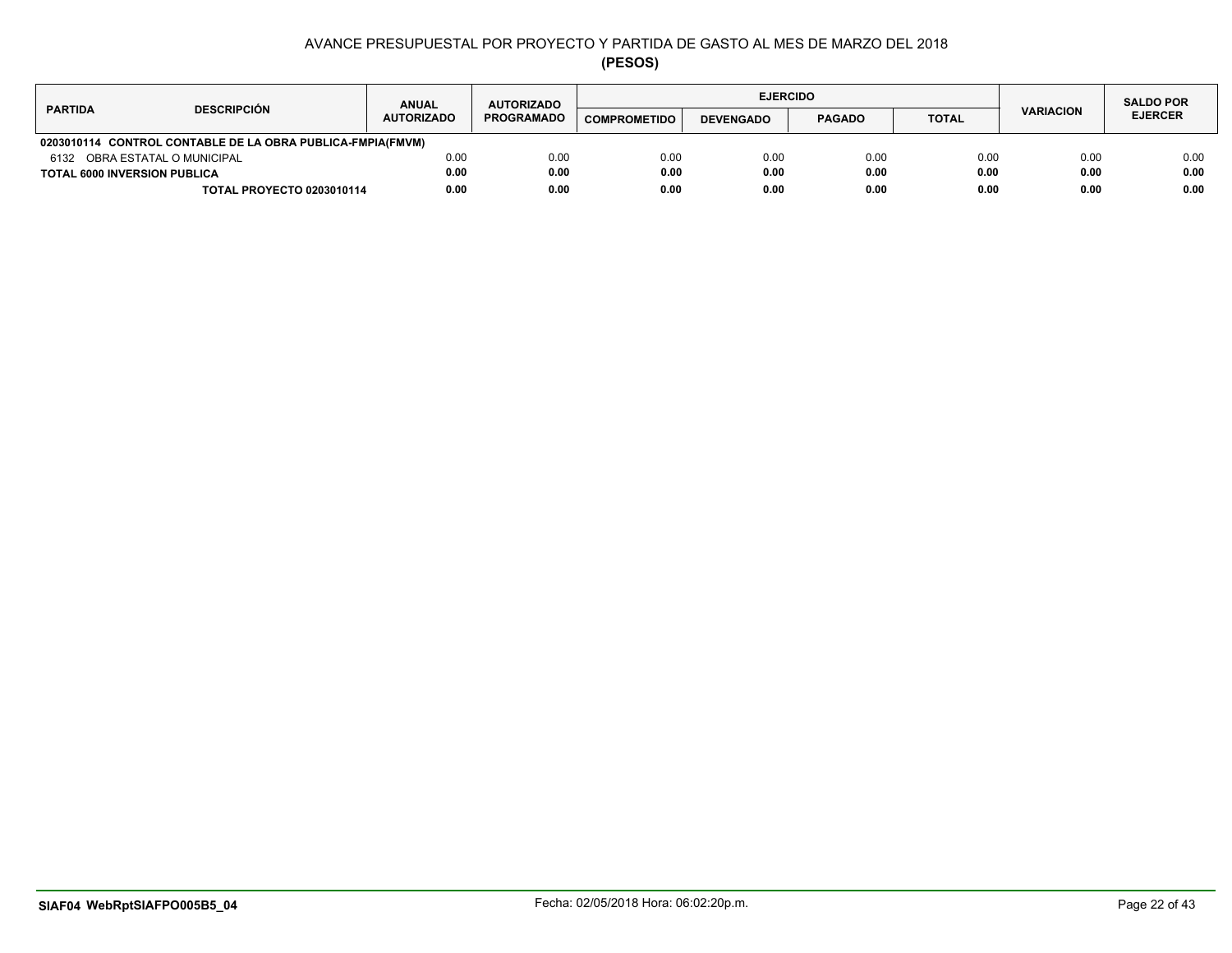| <b>DESCRIPCIÓN</b><br><b>PARTIDA</b>                    |                                  | <b>ANUAL</b>      | <b>AUTORIZADO</b> |                     | <b>EJERCIDO</b>  |               |              |                  | <b>SALDO POR</b> |
|---------------------------------------------------------|----------------------------------|-------------------|-------------------|---------------------|------------------|---------------|--------------|------------------|------------------|
|                                                         |                                  | <b>AUTORIZADO</b> | <b>PROGRAMADO</b> | <b>COMPROMETIDO</b> | <b>DEVENGADO</b> | <b>PAGADO</b> | <b>TOTAL</b> | <b>VARIACION</b> | <b>EJERCER</b>   |
| 0203010115 CONTROL CONTABLE DE LA OBRA PUBLICA-FID-1928 |                                  |                   |                   |                     |                  |               |              |                  |                  |
| 6132 OBRA ESTATAL O MUNICIPAL                           |                                  | 0.00              | 0.00              | 0.00                | 0.00             | 0.00          | 0.00         | 0.00             | 0.00             |
| <b>TOTAL 6000 INVERSION PUBLICA</b>                     |                                  | 0.00              | 0.00              | 0.00                | 0.00             | 0.00          | 0.00         | 0.00             | 0.00             |
|                                                         | <b>TOTAL PROYECTO 0203010115</b> | 0.00              | 0.00              | 0.00                | 0.00             | 0.00          | 0.00         | 0.00             | 0.00             |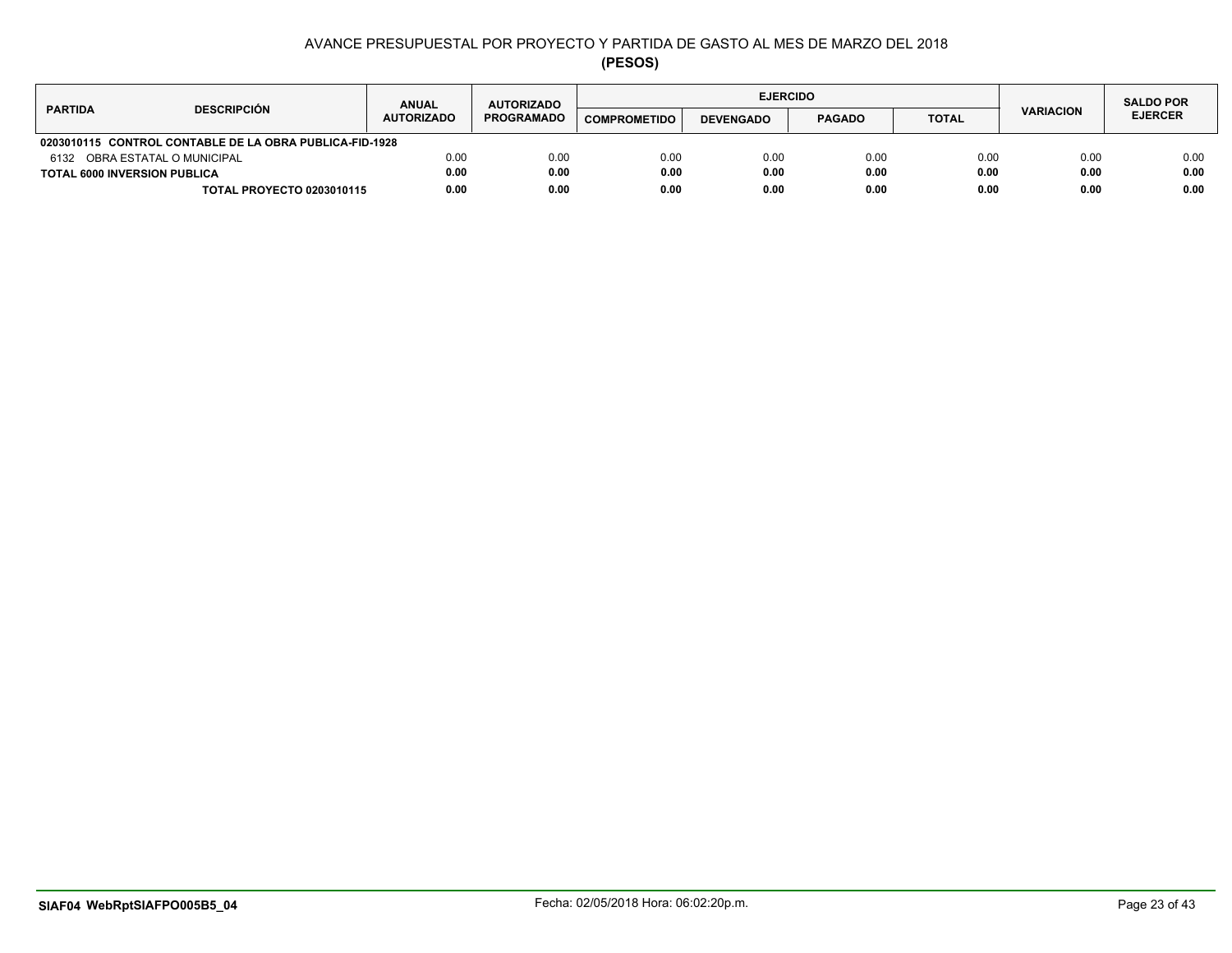|                                                     | <b>ANUAL</b>      | <b>AUTORIZADO</b> |                     | <b>EJERCIDO</b>  |               |              |                  | <b>SALDO POR</b> |
|-----------------------------------------------------|-------------------|-------------------|---------------------|------------------|---------------|--------------|------------------|------------------|
| <b>DESCRIPCIÓN</b><br><b>PARTIDA</b>                | <b>AUTORIZADO</b> | <b>PROGRAMADO</b> | <b>COMPROMETIDO</b> | <b>DEVENGADO</b> | <b>PAGADO</b> | <b>TOTAL</b> | <b>VARIACION</b> | <b>EJERCER</b>   |
| 0203010116 CONTROL CONTABLE DE LA OBRA PUBLICA-FMVT |                   |                   |                     |                  |               |              |                  |                  |
| 6132 OBRA ESTATAL O MUNICIPAL                       | 0.00              | 0.00              | 0.00                | 0.00             | 0.00          | 0.00         | 0.00             | 0.00             |
| <b>TOTAL 6000 INVERSION PUBLICA</b>                 | 0.00              | 0.00              | 0.00                | 0.00             | 0.00          | 0.00         | 0.00             | 0.00             |
| <b>TOTAL PROYECTO 0203010116</b>                    | 0.00              | 0.00              | 0.00                | 0.00             | 0.00          | 0.00         | 0.00             | 0.00             |